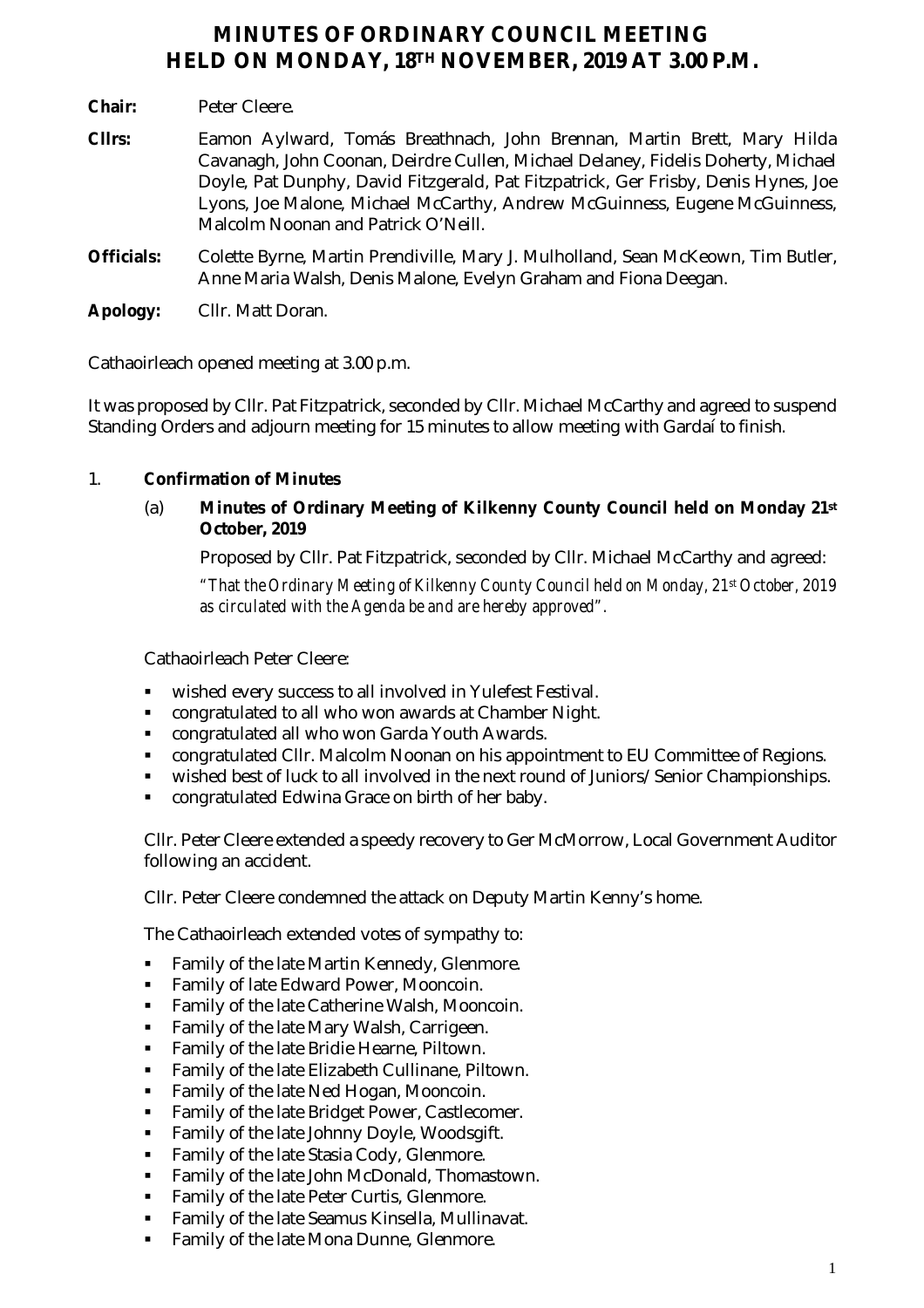# 2. (a) **Housing & Other Disposal** *– Tithíocht & Díuscairt Eile*

(i) It was proposed by Cllr. Ger Frisby seconded by Cllr. Eamon Aylward and agreed:

*"That, in accordance with the provisions of Section 183 of the Local Government Act, 2001, Kilkenny County Council hereby approves of the disposal of its interest in property at Mullinabro, Ferrybank, Co. Kilkenny to Richard and Bridget Walsh, Mullinabro, Ferrybank, Co. Kilkenny for nil consideration with each party being responsible for their own legal costs associated with the sale." Notice sent to Members on the 5th November 2019*

(ii) It was proposed by Cllr. Pat Fitzpatrick seconded by Cllr. Michael McCarthy and agreed:

*"That, in accordance with the provisions of Section 183 of the Local Government Act, 2001, Kilkenny County Council hereby approves of the disposal of its interest in a plot of ground at Garruduff, Gowran Road, Paulstown, Co. Kilkenny (as identified on the attached map) to Joe O'Neill and Breda O'Neill, Rathvaun, Gowran, Co. Kilkenny for the sum of €500 with the Purchaser being responsible for all legal costs associated with the sale, including those of Kilkenny County Council. Plot measures 0.06 acre." Notice sent to members on 31st October, 2019*

# 2. (a) **Planning**

# (i) **Taking in Charge** *[TC60]***: Archersfield Kilmaganny**

It was proposed by Cllr. Andrew McGuinness seconded by Cllr. Patrick O'Neill and agreed:

*"That the County Council of the County of Kilkenny, in exercise of the powers conferred on them by Section 11 of the Roads Act, 1993 and in compliance with Section 180 of the Planning & Development Act, 2000 as amended by Section 59 of the Planning & Development Act 2010, hereby declares the road listed in the Public Notice and listed below, to be a Public Road." ESTATE: 24 No. Units at Archersfield, Kilmaganny, Kilkenny (File Ref. TC60)*

# (ii) **Taking in Charge** *[TC139]:* **Glenvale, Ballyragget**

It was proposed by Cllr. Pat Fitzpatrick seconded by Cllr. Michael McCarthy and agreed:

*"We, the Members of Kilkenny County Council approve the initiation of proceedings for the taking in charge of the following development in accordance with Section 11 of the Roads Act, 1993 and in compliance with Section 180 of the Planning and Development Acts 2000 to 2018." Developments: TC139 Glenvale, Ballyragget, Co. Kilkenny*

#### (iii) **Strategic Planning Update**

Mr. Denis Malone, Senior Planner gave a PowerPoint presentation to Members on progress and status of all Development Plans, Local Area Plans and Masterplans.

In the presentation he gave an overview on the following:

- Regional Spatial & Economy Strategy [RSES].
- City & County Development Plan Process to-date and work in progress – next steps.
- Local Area Plans Graiguenamanagh/Tinnahinch Joint Plan.
- Masterplans Stages of all plans.
- Abbey Quarter Masterplan overview on types and mixes of use.

2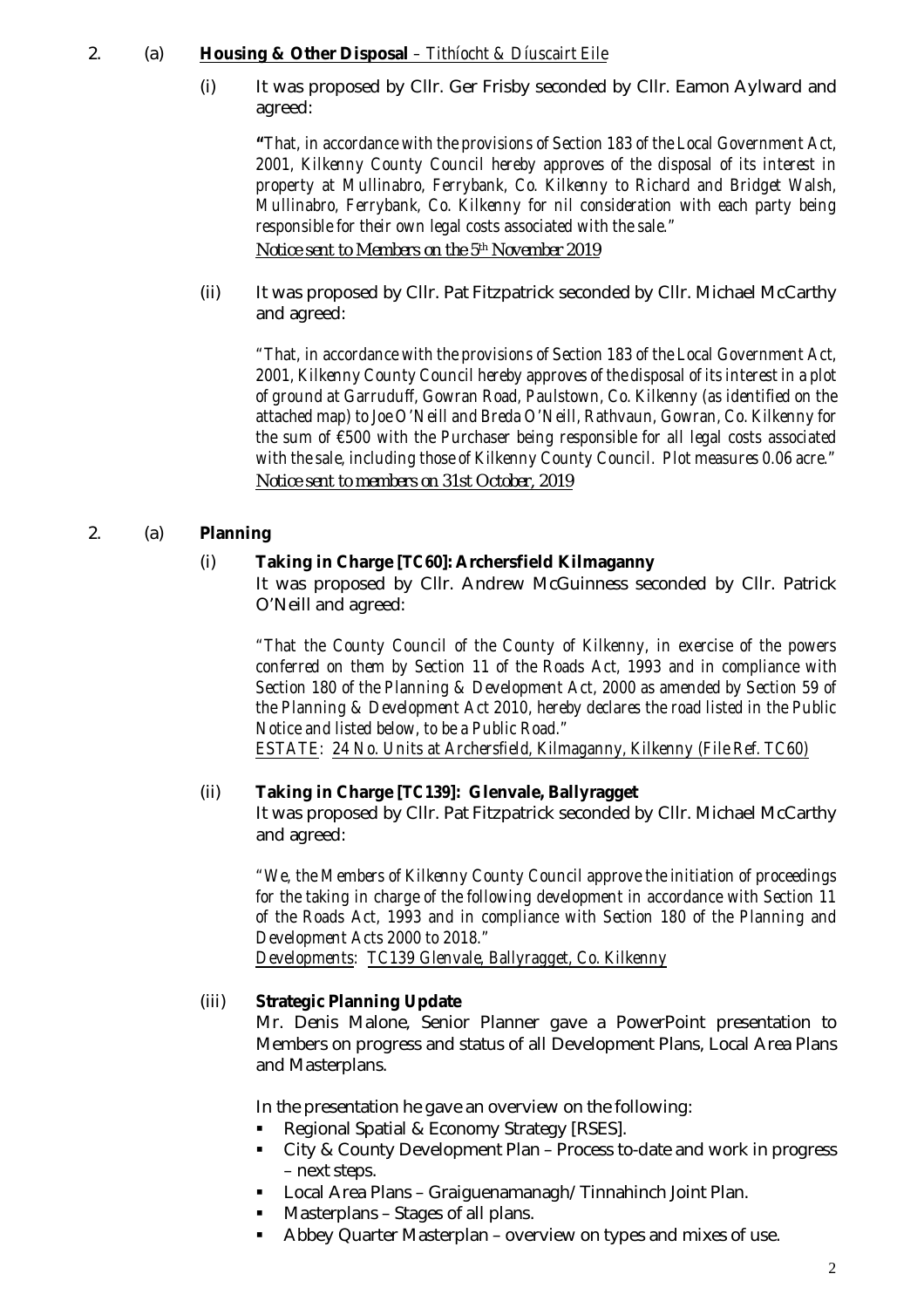He advised the Members that the preparation of the City & County Development Plan will be progressed through 2020. It is expected that Masterplans will be reviewed/adopted during 2020. The process to be undertaken for the various plans was also outlined.

Cllr. Cleere thanked Denis Malone for the presentation. He advised that the presentation will be circulated to all Members for their information.

#### (c) (i) **Residential Regeneration**

Ms. Mary Mulholland advised that there is a positive outcome from the work being done in identifying vacant homes. It may be slow but properties have been activated due to the intervention of the Council.

Ms. Evelyn Graham gave a PowerPoint presentation on work undertaken since April 2018 on vacant homes. She advised that the project does not include commercial property. She gave an overview on the following:

- **Properties identified in County Kilkenny and survey findings.**
- National Website for Vacant Homes.
- Reasons why houses are vacant.
- Action taken CPO/Derelict Sites.
- Repair & Lease Scheme.
- Buy & Renew Scheme.
- Turnkey & Leases.

Ms. Mary Mulholland also gave an overview on the Callan Pilot Regeneration Project. Kilkenny County Council received a grant of €100k for a Feasibility Study for Bridge Street, Callan. She advised the Members on the proposed Action Plan and the opportunities to regenerate this street. This project will require community stakeholder engagement, private and public solutions and funding.

Contributions were received from Cllrs. Malcolm Noonan, Eamon Aylward, Joe Lyons, Andrew McGuinness, John Coonan, Tomás Breathnach, Deirdre Cullen, David Fitzgerald and Martin Brett. Issues raised are as follows:

- Availability of Funds/Grants.
- **Dealing with Protected Structures.**
- **Process for dealing with Derelict Property, unmaintained houses.**
- **Poor take up of Repair & Lease Scheme.**
- **Living Village Scheme.**
- Non Compliance with Housing Standards.
- **IDENTIFYING Derelict Sites.**
- More flexibility in County Development Plan for Living Cities Initiatives and Protected Structures.

Ms. Mulholland and Ms. Graham responded to all the queries raised by the Members.

#### (d) (i) **Chief Executive's Monthly Report**

Ms. Colette Byrne presented her monthly report to the Members. She advised she is available to any Member if there are any questions arising from the Report.

Cllr. Cleere advised that the CE Report will be taken as read and noted. All Members agreed.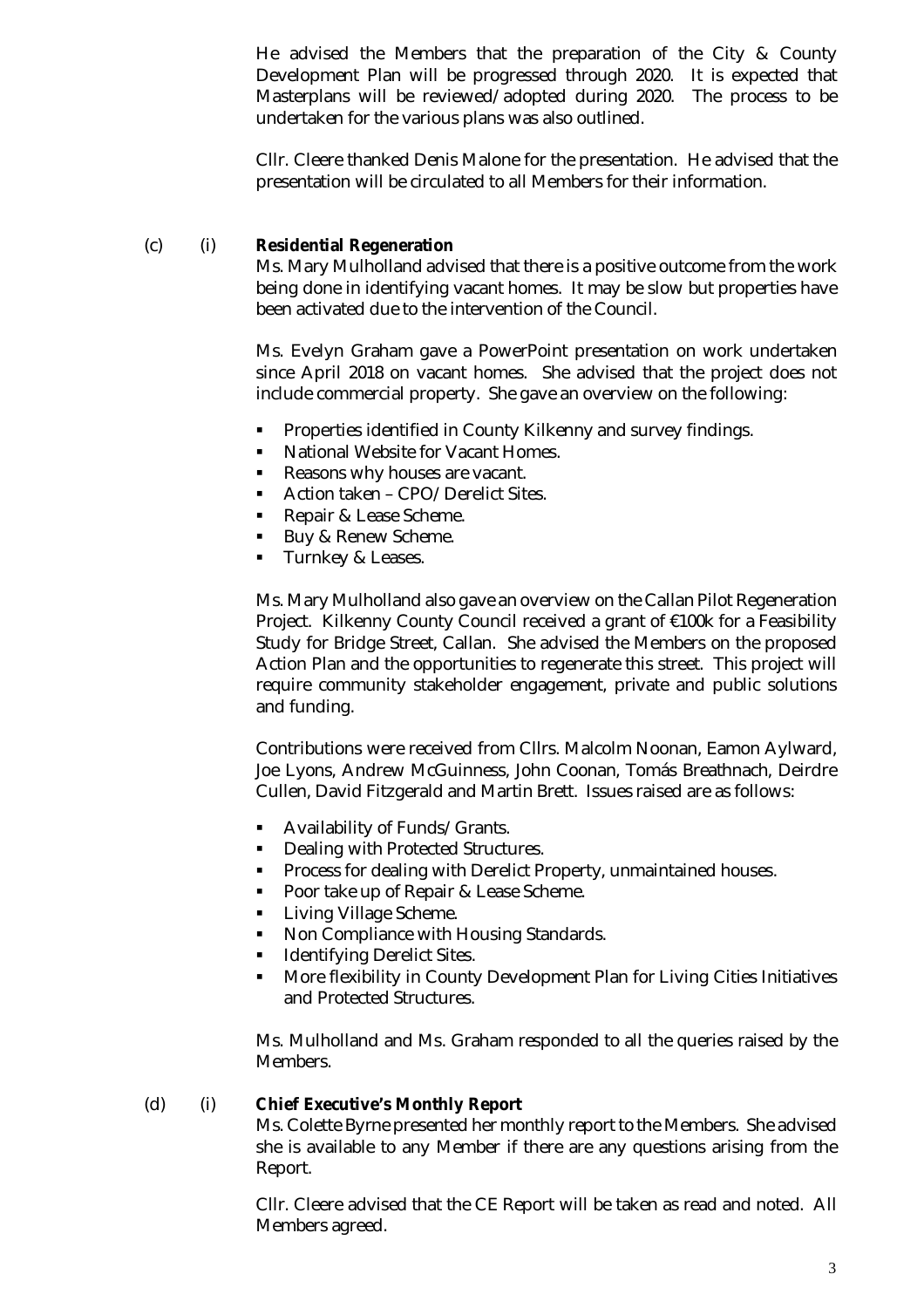# (ii) **Corporate Plan**

Mr. Tim Butler gave a PowerPoint presentation on the draft Corporate Plan. He also referred to the report circulated with the Agenda which outlined the amendments proposed to the Draft Plan as published. The Draft Plan was on public display until 26th October, 2019. One external submission was received and the report outlined the response to the issues raised. A number of submissions were received internally from staff in relation to the text of the document.

In his presentation he gave an overview of the content of the plan and the layout of the final document.

It was proposed by Cllr. Michael McCarthy seconded by Cllr. Michael Delaney and agreed:

*"We the Members of Kilkenny County Council having considered Kilkenny County Council's Draft Corporate Plan 2019 – 2024 prepared in accordance with Section 134 (1) of the Local Government Act 2001 hereby adopt Kilkenny County Council's Corporate Plan 2019-2024."*

#### (e) (i) **Sports Partnership**

Cllr. Cleere welcomed Nicola Keeshan, Kilkenny Sports Partnership and representatives of IRFU, FAI and GAA to the meeting.

He invited Nicola Keeshan to commence the presentation to the Members.

Ms. Keeshan gave a PowerPoint presentation giving an overview on the background and activities of the Kilkenny Recreation & Sports Partnership.

She outlined the following:

- **Structure of the Partnership.**
- Various roles of the Team.
- **Strategic Plan Active & Sporting Kilkenny.**
- **Vision & Mission Statements, Strategic Priorities**
- Various sources of funding in 2019, contribution by Kilkenny County Council.
- **Joint Programmes with other organisations.**
- **Programmes of events/courses etc.**

Mr. William Kinsella, Development Officer with FAI gave an overview of the programmes undertaken in Co. Kilkenny to develop football for all and to ensure social inclusion. He outlined in detail the various programmes delivered in 2019, the numbers attended and the locations across the County.

The areas for 2020 will focus on female participation, social inclusion and football for all.

Mr. Corey Carty, Community Rugby Officer gave an overview on the development of rugby in Co. Kilkenny. In his presentations he gave an overview on what Leinster Rugby does in Kilkenny, the After School Programmes, the Aldi Rugby Initiative, Coaching Programmes and the involvement of girls in the various under age teams.

He advised that in 2018 girls started playing rugby in Kilkenny and now there are three girls teams participating in training and playing matches.

4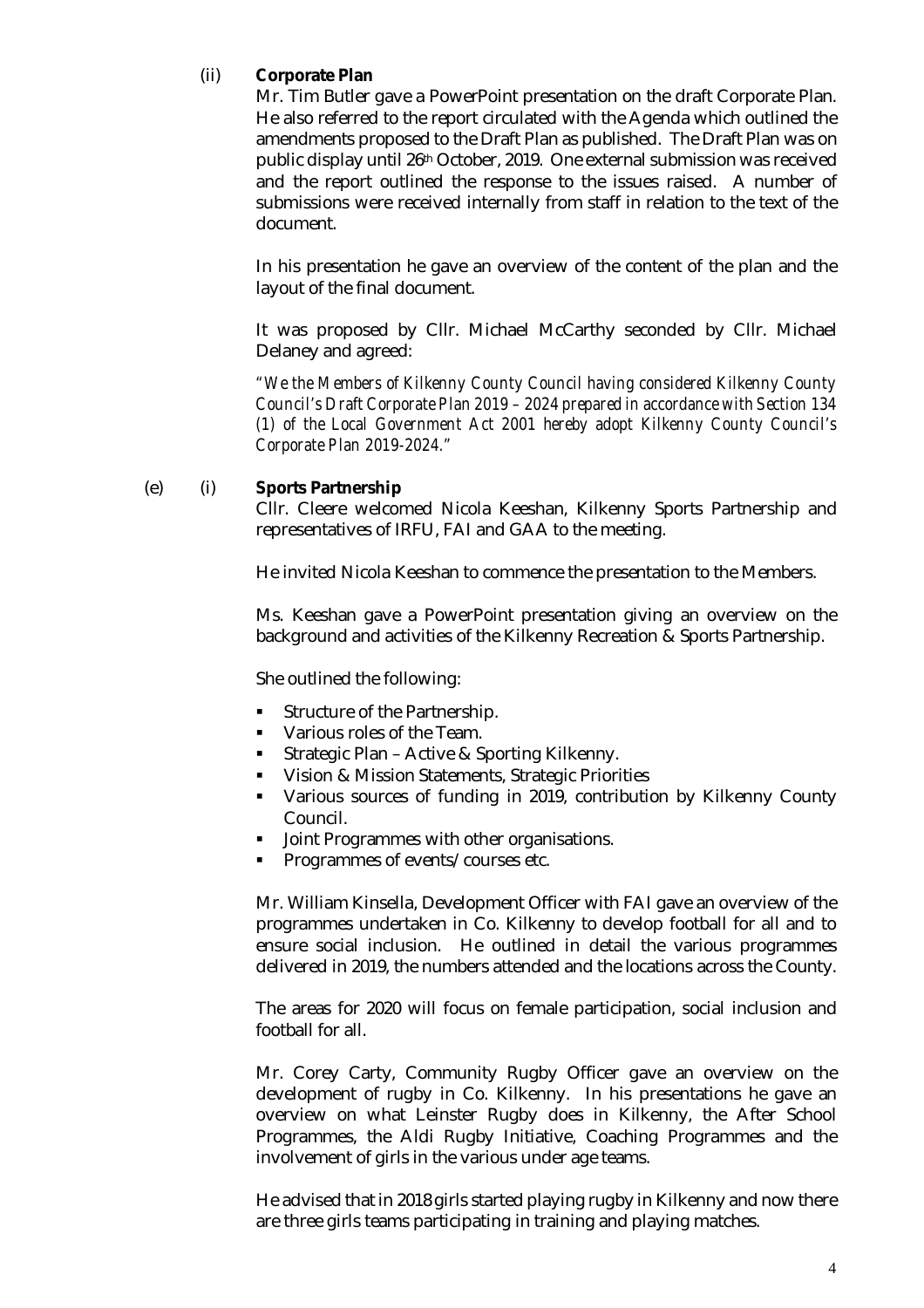Mr. Brian Ryan, Development Officer with GAA gave an overview of the GAA activities in the County. He advised Members that there are three Development Officers in the County who are involved in the Grass Roots Clubs, Primary Schools, Cul Camps, Clubs Go Games and Player Injury Prevention Programmes.

He gave a detailed account of the work undertaken in the development squads, coaching supports/resources and Youth Player Physical Development Programme. The GAA is also promoting inclusive fun games for all children especially those with a disability "Multi Cats Club" and "Black Amber Days".

The Cathaoirleach thanked all four speakers for their detailed presentations on the development of sport across the County for all ages. He stated that people appreciated all the work done voluntary at club level in all sports.

Contributions were received from Cllrs. Eamon Aylward, Pat Fitzpatrick, John Brennan, Malcolm Noonan, Tomás Breathnach, Andrew McGuinness, Deirdre Cullen and Ger Frisby. Issues raised are as follows:

- **Social Inclusion in all sports.**
- **•** Database of Sporting Groups.
- Value for money invested by Kilkenny County Council.
- **Summer Camps for Disabled People.**

Members thanked the groups for the presentation and the work they are involved in.

Ms. Nicola Keeshan responded to the issues raised by the Members.

# 3. **Correspondence**

None.

- 4. **Business Adjourned From a Previous Meeting** None.
- 5. (i) **Schedule of Meetings from November 2019 to February 2020** It was proposed by Cllr. Pat Fitzpatrick, seconded by Cllr. John Coonan and agreed.
- 6. **Consideration of Reports and Recommendations of Committees of the Council** None.
- 7. **Other Business set forth in the Notice convening the Meeting–** None.
- 8. **Conferences – Request for approval to Attend** None.
- 9. **Matters Arising from Minutes** None
- 10. **Any Other Business**

None.